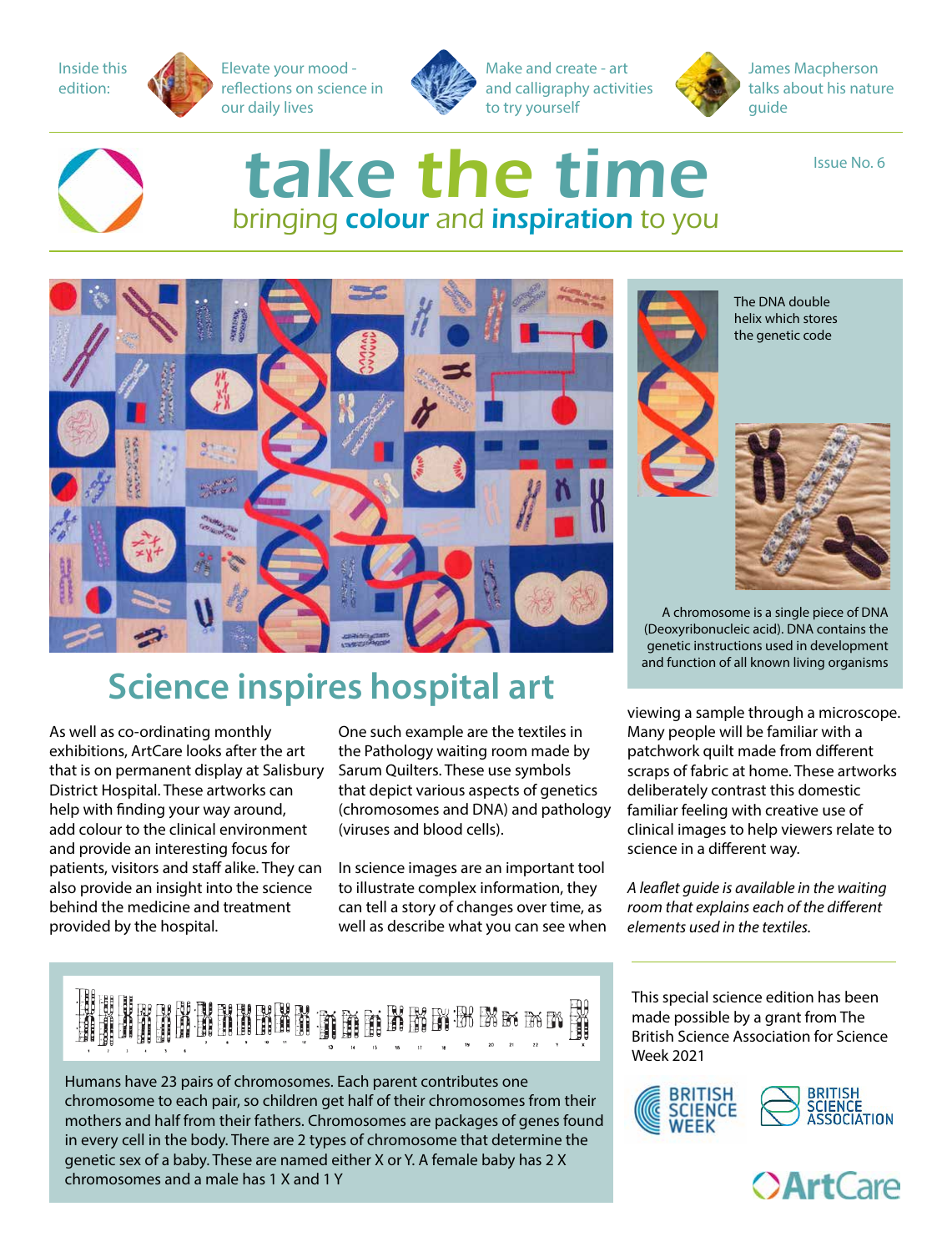## **Medical Images**

*X-rays and MRI*

#### **How do images help to diagnose illness?**

In 1895 the discovery of the X-ray was an important milestone in the history of medicine made by Wilhelm Röentgen, Professor of Physics in Bavaria. X-rays became more commonly used to treat soldiers fighting in World War 1, finding bone fractures and imbedded bullets. In the year 1913 Salisbury Infirmary took 248 X-rays. By 1919 they were doing 4 times this amount with 1073.

X-rays are a form of electromagnetic radiation, similar to light. However, X-rays have higher energy and can pass through objects and in medicine they are used to make images of inside the body. Many of us will have had an X-ray, commonly at a dentist to look at teeth health or during an examination to check for broken bones.







#### **Do you remember doing this?**

This advertisement, in the 1930s Salisbury Hospital Carnival programme, says you can have your foot X-rayed to get your shoes fitted. (This was common practice until late 1950s.) A child would try on new shoes, place their foot in the X-ray machine and then parents or the shop keeper could view through a scope, at the top, to see if the toes had enough wiggle room!



Early X-rays in Salisbury Hospital's history collection were printed as a negative onto glass plates *(image top left).* Later they were printed onto film and viewed on a light box *(bottom left).*  Today images are viewed as digital files on a computer screen *(image above)*.

#### **How X-rays work**

- X-rays are a type of radiation that pass through the body. They can't be seen and you can't feel them.
- A detector on the other side of the body picks up the X-rays after they've passed through and turns them into an image.
- X-rays find it more difficult to pass through dense parts of your body, such as bone, and these show up as clear white areas. X-rays can pass through more easily softer parts, such as your heart and lungs, and these show up as darker areas on the images.

#### **Marvellous MRIs**

An MRI (magnetic resonance imaging) scanner is a large tube that contains powerful magnets. You lie inside the tube during the scan. At times the scanner will make loud tapping noises because the electric current in the coils is being turned on and off. It can take 15 to 90 minutes, depending on the size of the area being scanned and how many images are taken.

#### **How MRIs work**

The human body is mostly water, which is made of hydrogen and oxygen atoms. At the centre of each hydrogen atom is an even smaller particle called a proton. Protons are like tiny magnets. In the

scanner, the protons in your body line up in the same direction like needle of a compass. Short bursts of radio waves knock the protons out of alignment and when the radio waves are turned off, the protons line up again. This sends out signals showing the location of protons and also helps to see various types of tissue because the protons in different structures line up at different speeds.



*Image: Alexandr Khrapichev, University of Oxford. (CC BY 4.0)*



Father Christmas & his elves delivered an extra special Christmas present on 20th December 2020. Instead of a sleigh, he drove a crane lifting a brand new MRI scanner through the roof into a new suite at Salisbury District Hospital. Funded by The Stars Appeal.

*Left*, an apple has been virtually sliced down from the top to the bottom in a series of thin layers. These images, made by MRI, show details inside the apple without damaging it.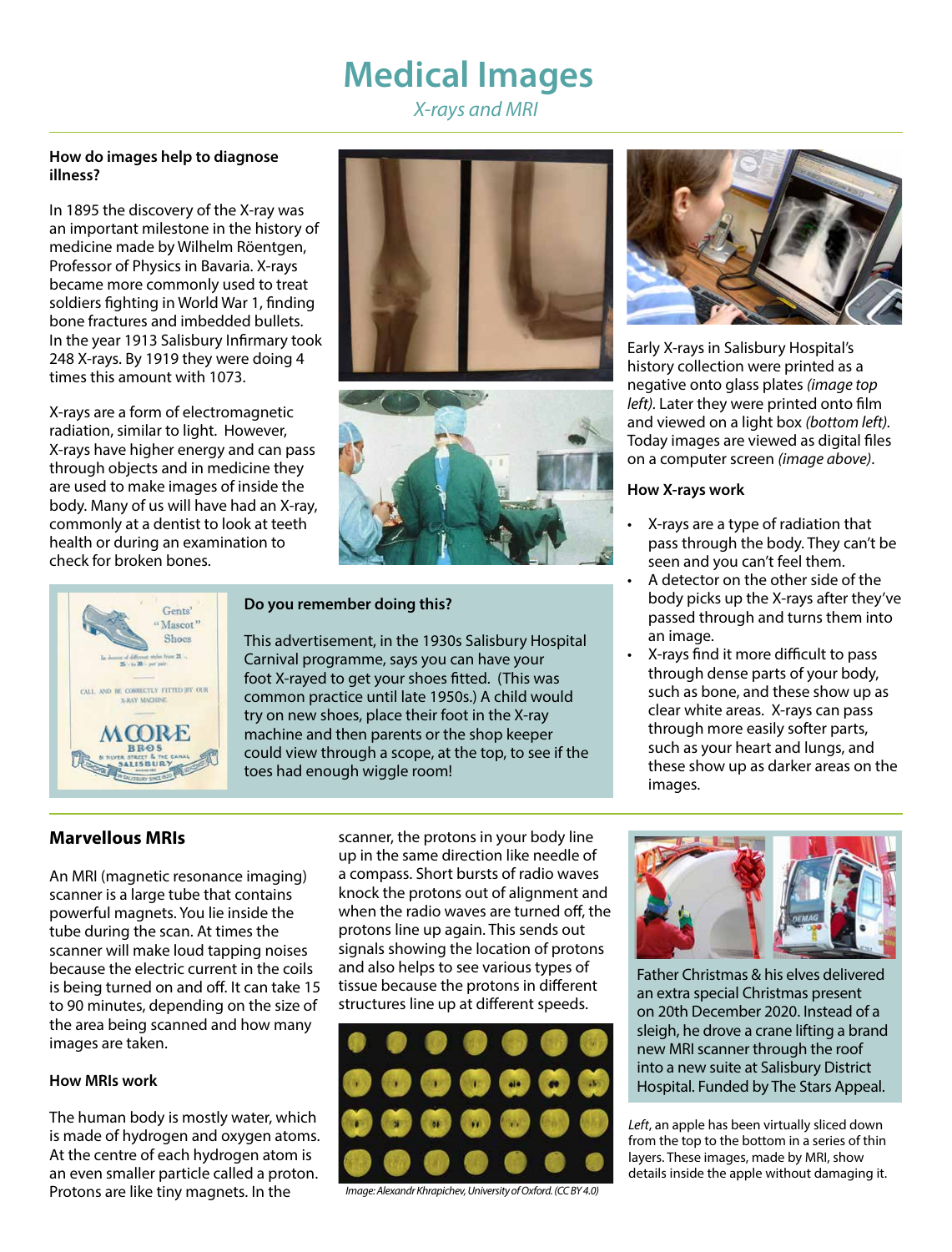# **Microscopes**

*take a closer look* 

This is Dr Walker's microscope and glass slides from Salisbury District Hospital's historic collections. Dr Walker qualified in 1922 and was the first female doctor, looking after women's health, at the psychiatric hospital Old Manor in Salisbury.

#### **Did you know?**

In the early 20th century there were very few women doctors. In 1881 there were only 25 in England & Wales. By 1911 there were 495. Shortages of medical staff during World War 1 meant there were greater opportunities for women in medicine and surgery.

#### **How do microscopes work?**

This optical microscope has two lenses. Lenses are curved pieces of glass that bend rays of light to make objects appear larger. Light from a mirror,



at the base, is reflected up through the specimen, into objective lens, which gives the first magnification. These lenses can be various sizes of magnification (On Dr Walker's microscope there are 3 different strength objective lenses to choose from). The image is then increased again by the eyepiece lens, at the top, which is like a magnifying glass. You can see the enlarged image by looking



into the eyepiece. The height adjuster helps to focus so you can see the object clearly.

Find out more about our history archives at Salisbury District Hospital www.salisburyhealthcarehistory.uk



#### **Spots before your eyes!**

We viewed this newspaper print through Dr Walker's microscope and photographed the image using a phone camera looking down the eyepiece. You can clearly see the printing dots that make up colour images. This is where Cyan, Magenta, Yellow & Black (CMYK) dots make up different colours. By varying the size and density of each colour you can make up all the different shades you see in this newspaper's photographs. *\*In the same way that millions of dots on our photograph can create pictures, the signals from the millions of protons during an MRI are joined to create a detailed image of the inside of the body.*

**OArtCare**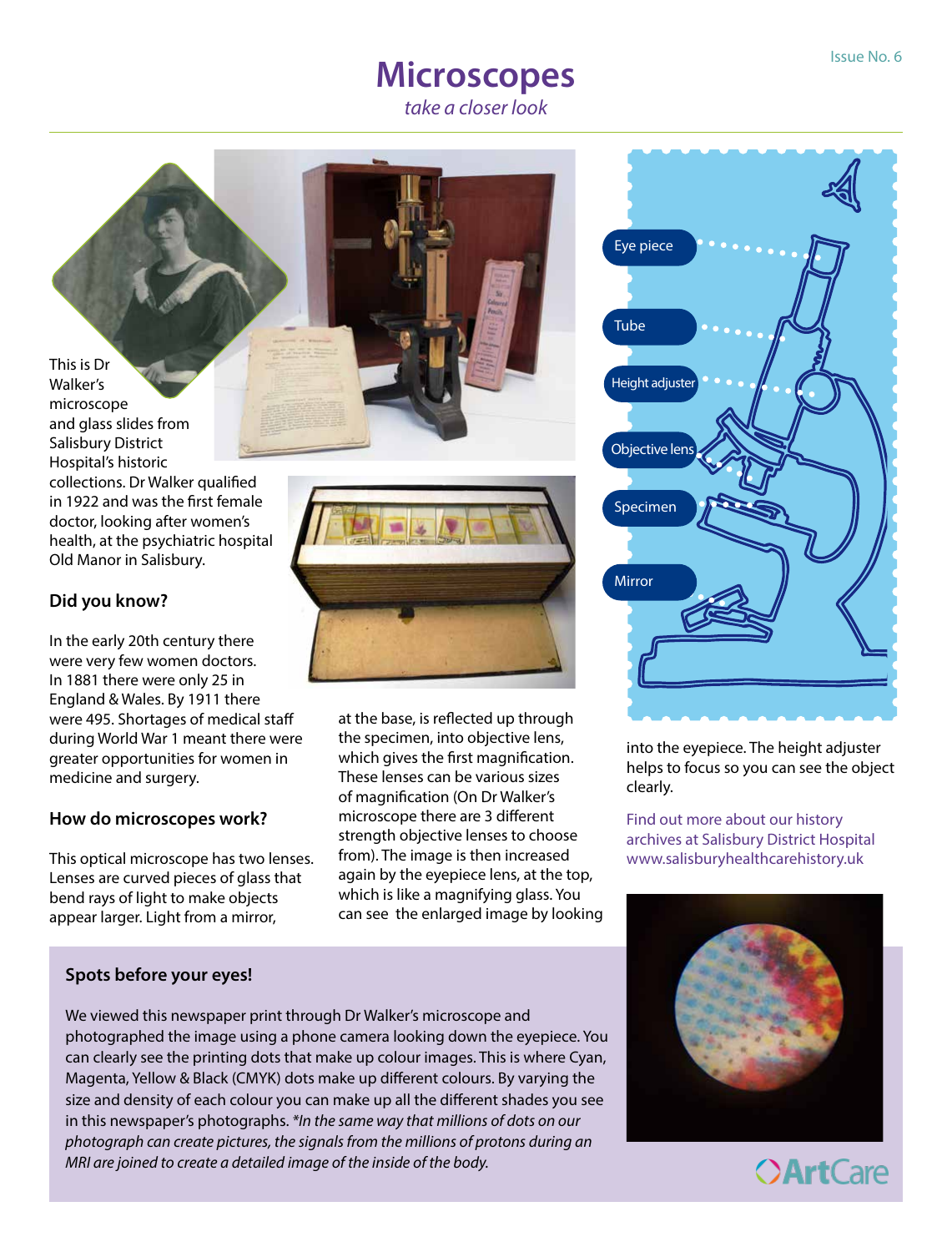elevate

# elevate your mood

words and images to inspire you



*Science permeates our everyday lives, from work to hobbies, influencing us in ways we are not always conscious of. David Davies recalls conversations with patients that reveal this hidden science.* 



Detail from Clarence Blackburn 'The Jetty', SDH

#### *"Memories of working lives can bring understanding between people…"*

Making connections with conversation is so important to our wellbeing, as is remembering things that we've enjoyed in our lives. Often to my surprise, that's where science comes in – the detail behind people's jobs or hobbies. How things work – in building, textiles, farming, fishing, engineering, nursing, caring, cooking, cycling, antiques, gardening, reading, music, dance, art – very quickly broadens our horizons, sparks our curiosity and fills gaps, bringing an understanding between people, often with tremendous fun and lively memories.

Here are some extracts, told with enthusiasm and pride, from creative conversations I've had with patients in hospital over the years about work and hobbies. *(All names have been changed to protect identities)*

Rita was a photographic colourist until colour film made that job obsolete. "It was fascinating and related a lot to water colour painting. The results were always personal and a cross between art and photography. I think this handcolourist look has become fashionable again, but using hi-tech nowadays".

"I found school hard," Dennis told me, "but I was a retained fireman for 35 years. I was fascinated by all the equipment: the pumps, hose fixings and

how everything was maintained so you could rely on it".

Iris: "My younger brother Sam was a very good engineer. He could take anything apart and put it back together – a sense of being able to know what was wrong and mend things. When we were children, I often helped him".

Stan was a Navy photographer in Malta: "My work was cutting edge at the time. My job was to photograph target shelling after training events. It was aerial work using huge 5 inch film width."



Hand-tinted postcard showing Clock Tower, Fisherton Street, Salisbury

#### *"We worked as a team, using block and tackle."*

Margaret told me, "This early 1940s photo reminds me of me and my father – I was about seven or eight. I used to help him on the farm with everything including mechanical things. Nothing came for free, there was so much to be done.

From old photographs, George was able to talk about his masonry work: "You had to consider the size and weight of the undressed stone, and the dressed blocks - how you were going to move them safely. We worked as a team, using block and tackle and we used metal churns to

make trestles. Sand, lime, cement mixes were 12:4:1 ratio.

Helen had a huge interest in live music and had seen The Rolling Stones, David Bowie and The Beatles play live. "I've noticed how the sound systems have improved over the years, the mixing desks and speaker systems".

Derek remembered early tractors and paraffin fuel: "It smelt terrible, you could smell it everywhere. We used mechanical rakes and harvesting and threshing machines. We used three and two tine (prong) pitch forks – they were the only two tools you had and their design made them multi-purpose".

Ellen had a career as a scientist and a love for psychology, watercolour painting and poetry. "I love how these things link – one thing makes you understand the other better".

Stan spoke about his work with parts and accessories for the car industry. "The rhythm of car manufacturing, the assembly lines, of supplying accessories was so familiar and great fun".

Ann had taught Latin and loved language and dialect. "I enjoy the sounds that words make especially in poems – the patterns are like music".



'Lisa's Flute', David Bennett, SDH

*"…the patterns are like music…"*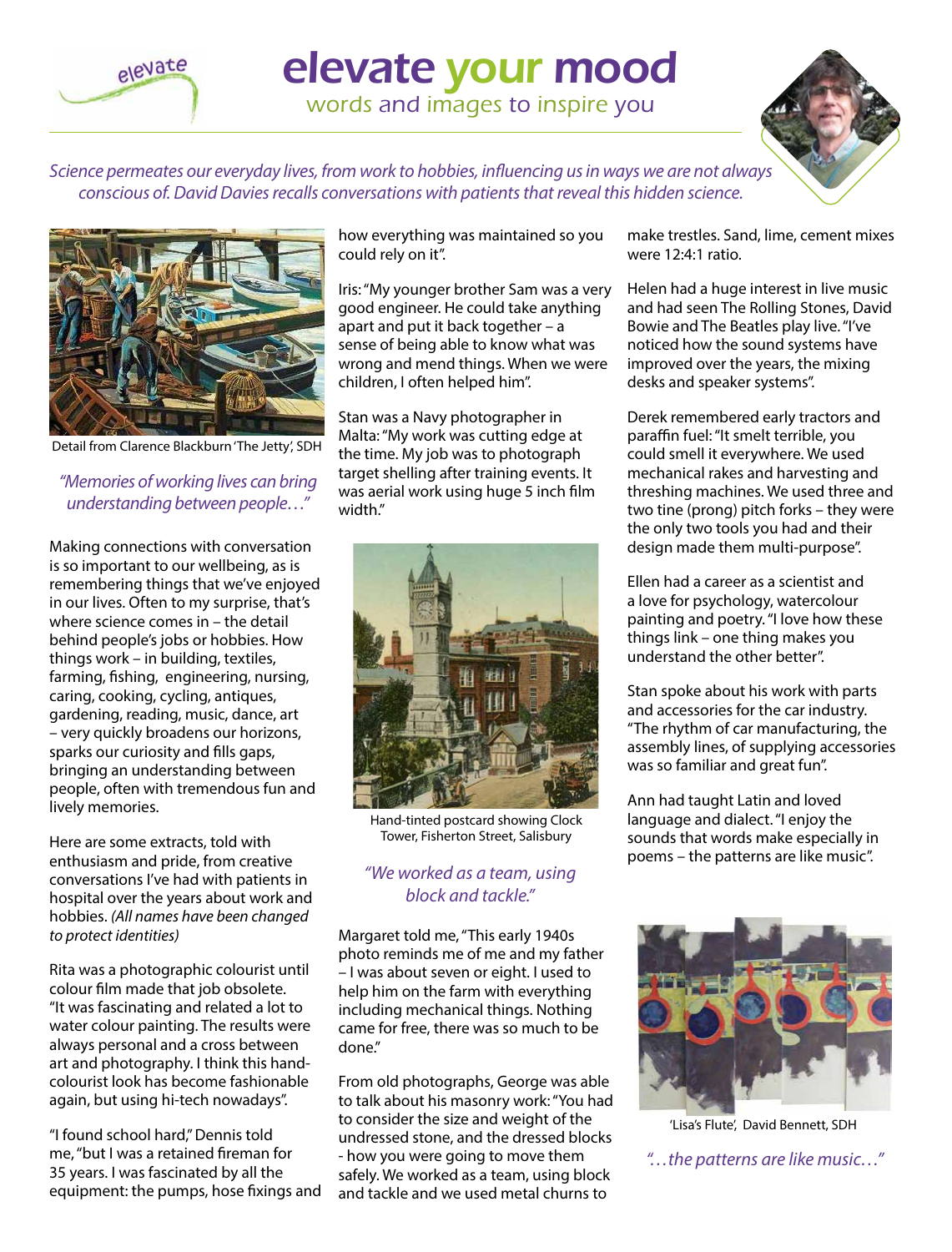

## **Off-grid living**

*Hannah Lefeuvre*



The 'electronic epicentre' of Hannah's off-grid system

February is a lovely time of year to enjoy a cut-back garden, as bulbs raise their heads and winter sunshine streams through the bare trees and hedgerows, to lift the spirits. At this point in the year, with the palpable increases in daylight and moderately improved temperatures, we breathe a sigh of relief that the worst of the winter is over.

*With this edition's science theme, I'm reflecting on some of the main elements of off-grid living.*

#### **Solar electric**

Five solar panels on the east wall of the home and twelve smaller garden panels provide enough electric for most months of the year. Positioned in a sheltered valley, we enjoy protection from storms and heavy winds, but reduced solar in the winter. In the three weeks either side of winter solstice, we depend on the east wall panels, allowing just a few solar hours each morning. As the sun emerges over the southern hill in mid January, we enjoy increased light and from thereon, generally have sufficient supplies. We happily forego many domestic plug-in items throughout the year, while the priority fridge and freezer are kept in cold store, on timers, to maximise solar hours. Our back-up electric comes in the form of lithium batteries and an emergency petrol generator, which sounds a few times each winter.

#### **Water**

Outdoor water is harvested into multiple containers throughout the site and regular watering of the polytunnel is a

priority. Meanwhile, the outdoor home produce receives water at its seedling stage and thereafter we trust that the mulch, soil moisture and rain will suffice. For domestic use, water is stored in black barrels, and when solar allows, it is electrically pumped and stored in two small barrels in the roof arc of the mezzanine bedroom, to feed the kitchen for the amateur. We keep a close and sink, bath and outdoor shower.

#### **Heating**

Our home and water are heated via a solid fuel Rayburn, which we tend to use from October to February. The wood mostly comes from our winter cut backs on site, and is cut and stored a year in advance. Excess Rayburn heat runs into a radiator stationed above it and the back boiler feeds the bath, shower and kitchen sink. If a frost is due, the outdoor shower is turned onto a gentle drip, to avoid pipes bursting.

The image (above left) shows the electronic epicentre of our off-grid system, complete with indoor and

#### **Orbiting to Spring**

Ninety three million miles away It is central to our lives Every day we can count on it Being up there in the sky. The great gas ball, called Sun Glows glaringly ultra bright Emitting electro magnetic fields With infra red and ultra violet light.

In winter, it hovers low As Earth tilts us on its axis Taking us into cold dark space Peaking with the winter solstice. We spend more time in darkness And adopt a torpid state Coldness creeps through our being And many creatures hibernate.

But Sun, is ever present Gently melting the morning frost And Earth is ever orbiting Towards the warmer vernal equinox. It is such a gradual process But our star is so very great That with every passing day We reclaim the energy that it radiates.

outdoor temperature gauges, solar monitors,

lithium and lead switches, USB ports, 12 volt sockets and an inverter for higher voltage plug-in chargers. The low voltage makes the wiring safe frequent eye on all of these aspects. It's a mindful existence, but requires constant attention to keep our life comfortable.



Solar panels on the cabin and the wood pile

Increasing spectral light Creates the season of renewal Longer, brighter days When hope ever springs eternal.



Warmth returns with open arms And plants eagerly come to life Flower buds start forming And green shoots appear overnight.

A new season brings unique gifts But the promise of spring in the air Lifts us to the greatest heights And expectation is everywhere. So yes, thank our lucky star Round which we go again, It has a truly epic stellar role To which we are inextricably beholden. *Fiona Lockwood, 2021*

**Would you like to contribute a poem or image for a future edition? See the pack page for more details.**

Issue No. 6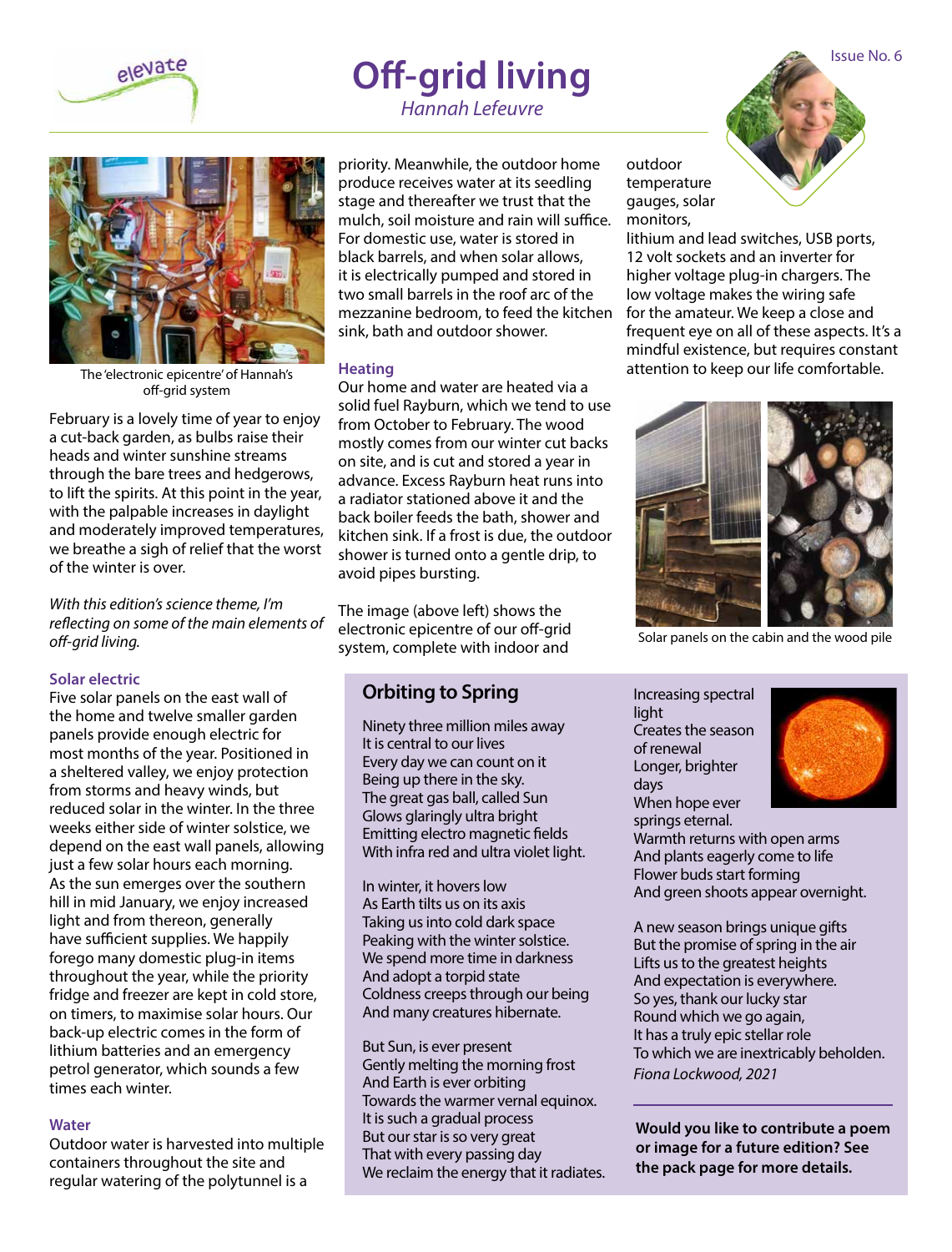

### **Kale deserves a cheer!**

*Stephanie Jalland*



February, new life in the garden begins as the snowdrop bulbs spear through the earth. They receive so much love and affection. Whilst out in the fields a hardy vegetable has been growing and stands decorated by and positively enjoying the snow and frost. There is so much kale and cabbage ready to eat. Not surprising then that one of the Anglo-Saxon names for the month of February is 'sprout-kale'.

Kale deserves a cheer! Love it or hate it, kale might not be the food of love

you associate with February, but throughout history it has been one of the most commonly grown vegetables in Europe.

*Kale is a food superstar, it's so versatile you can eat it raw as well as steam, roast, braise, boil and add it to whatever you are cooking...*

In Scotland, the traditional diet is so rich with kale that the word 'kale' (also spelled 'kail' ) is the same as the word for 'food'. There's a common saying that when someone isn't feeling well enough to eat that person is 'off one's kale', and a small kitchen vegetable garden is

referred to as the 'kailyard'. Kale is very hearty and able to stand up to up to temperatures as low as 10 degrees below zero. A heavy frost, doesn't do damage, in fact the frost enhances the flavour as it encourages the plant to transform starches in its leaves into sugars.

As it is so easy to grow and highly nutritious, during the Second World War the British Government encouraged citizens to grow kale to make up for nutrients potentially lost due to

> rationing. Kale is a food superstar, it's so versatile you can eat it raw as well as steam, roast, braise, boil and add it to whatever you are cooking or even blend into a smoothie!

Kale deserves to be the food we love because it loves us, it is so rich in nutrients, it can be beneficial for our bodies and health in so many ways. Kale is rich in: beta carotene, that our bodies turn into Vitamin A and is good for hair



and skin, Vitamins C and E and zinc which all play a role in our eye health, it's high in fibre and water which aids a regular and healthy digestion and Vitamin K for our bones.One serving of raw kale has just 33 calories and only 7 grams of carbohydrate so it's a

#### *Kale deserves to be the food we love because it loves us...*

very diabetes-friendly, weight- friendly vegetable.

Kale a member of the Brassicacea, or cabbage family, has firm, curly leaves that do not form a head and is usually deep green or purple. It's a cruciferous vegetable, from the Latin 'cruciferae' meaning ' cross bearing', because the four petals resemble a cross. Have a good look at the patterns on the leaves next time you are chopping it up ready to cook. Enjoy munching that leafy goodness!



*Image: Eva Elijas www.pexels.com*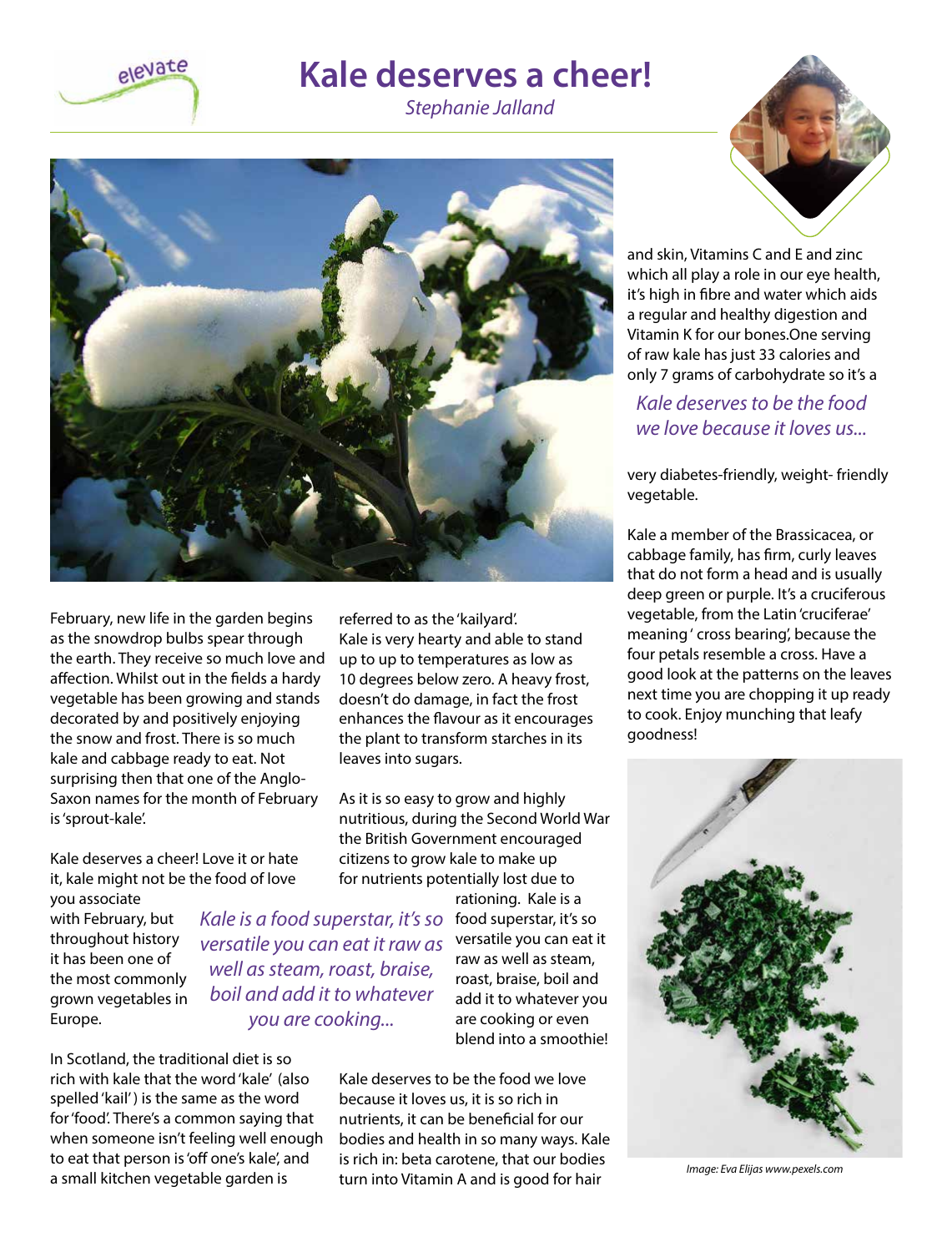### **Make and Create**

*Have a go yourself*



#### **X-ray inspired artwork: Using light**

Cyanotype (or sun print) is a printing process that uses light sensitive ink to create a shadow image onto paper.

- Place a flower, leaf or grasses onto a sun print sheet of paper
- Leave for a while (the instructions will suggest timings)
- Rinse the paper in water and your design is revealed!

Once dried out your print will be really good for making greetings cards, scrapbooks and collages.

TIP: If you don't want to buy sun print paper you can also use cheap sugar paper. Leave on a sunny window sill with some dried leaves or objects on top and after a few weeks the sun will have faded the exposed paper. The paper beneath the object remains the original colour.

#### **Get handy with calligraphy**

This calligraphy artwork by Christine Marr is one of a pair installed in the Radiology Department at Salisbury District Hospital. Created in 1993 Christine uses inks and gouache paint to illustrate the historic developments of X-rays. The central drawing of a hand has been made up with words to look like the bones they represent, as seen on an X-ray.

Phalanges = finger bones  $Metacarpals = palm bones$  $Carpals = wrist bones$ Ulna & Radius  $=$  arm bones



Have a go at some calligraphy writing. Either copy the letters with some tracing paper or try out in the space below. Tip: Use chisel-tip felt / marker pen or an ink fountain pen, with a wide nib, to create the thicker upright strokes.